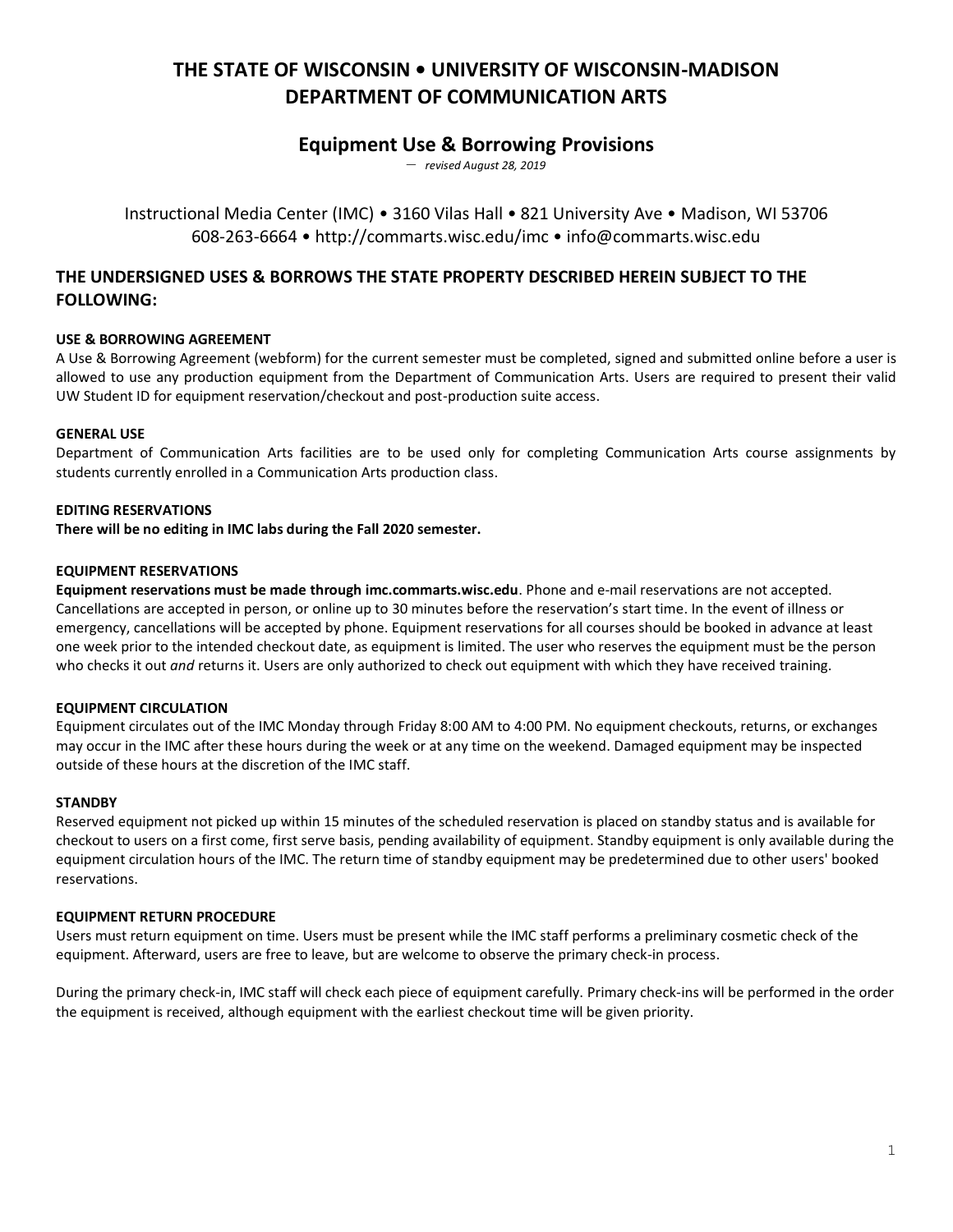# **LATE EQUIPMENT RETURNS**

Returning equipment late will not be tolerated, as it is an inconvenience and detrimental to other users. Late returns **will affect your class performance grade.** Late grades are dealt with as follows:

- 1st late return: The TA of the offending student will be notified of the late equipment return.
- 2nd late return: The offending student will be required to meet with their TA to discuss plans to prevent future offenses. The student will not be allowed to check out camera equipment until the IMC is notified that this meeting has occurred.
- 3rd late return: The offending student will be required to meet with their class instructor to discuss plans to prevent future offenses. The student will not be allowed to check out equipment or reserve editing time until the IMC is notified that this meeting has occurred.

If an emergency arises, please call ahead and notify IMC staff in time, so that other arrangements can be made. Failure to notify IMC staff of a significantly late return may result in involvement of the Dean's Office and UW Police, as well as revocation of a user's use & borrowing privileges.

# **LIABILITY**

Users are financially responsible for all equipment. It is the responsibility of the user to check equipment for damage and/or missing pieces before leaving the IMC. Failure to notify IMC staff of damage to and/or missing items from equipment during checkout will result in a charge for said loss or damage upon check-in, regardless of who was responsible. Users should inspect and test all equipment thoroughly and ensure IMC staff has noted the findings to prevent any unexpected charges.

In the event of equipment transfer, the user who checked out the equipment from the IMC, unless the other user is present at checkout, will be solely responsible, regardless of who originally caused the loss or damage. If equipment is checked out to a group (more than 1 person), all members of the group are responsible for any loss or damage to equipment. Each member would then be responsible for an equal portion of the replacement or repair costs.

# **DAMAGED/LOST EQUIPMENT**

Users should not repair, alter, or modify any equipment at any time. Users should contact the IMC immediately by phone, email, or in person upon discovery of any equipment problem.

Users are expected to report damage, loss, or theft occurring during their loan period as soon as possible and no later than the start of equipment check-in. If IMC staff discovers a lost or damaged item during check-in, a bill will be presented to the user as soon as possible afterward. Please note that it can take time to get a current price or quote on certain pieces of equipment or repair services. After a bill has been presented, a user has 30 days to submit payment in the form of check or money order only. Once payment has been submitted, there can be no refund or return of the check or money order, even if the lost item is found.

If payment is not received or payment arrangements made by the due date, the user's name will be submitted to the University and a hold will be placed on their records and registration. This hold will be removed once full payment is made. A user with a university hold will not be able to check out equipment or use facilities until payment has been made.

The Department of Communication Arts will not accept equipment purchased, or repair quotes acquired by the user as payment for damaged/lost equipment. The IMC will be solely responsible for arranging these services.

# **COVERAGE**

**UW Risk Management will only cover certain damages or losses by students.** All losses and damages are subject to a \$1,000 deductible, with one exception: there is a \$2500 deductible for theft when there is no sign of forced removal. As an example, if a student or group of students incurs \$1,000 in damages, they will be required to cover the full cost. If a student or group of students incurs \$1,200 in damages, they will cover the first \$1,000 and UW Risk Management will cover the remaining \$200.

If the loss involves theft or vandalism, the local law enforcement agency *must* be notified. In order to file a claim on the users' behalf, the IMC needs an initial brief written report (e-mail is fine) telling us who, what, when, where and how the claim occurred. Theft or vandalism claims require the filing of a police report.

# **SAFETY**

Professional movies and televisions shows abide by rigid safety standards, your productions must do the same. Please keep the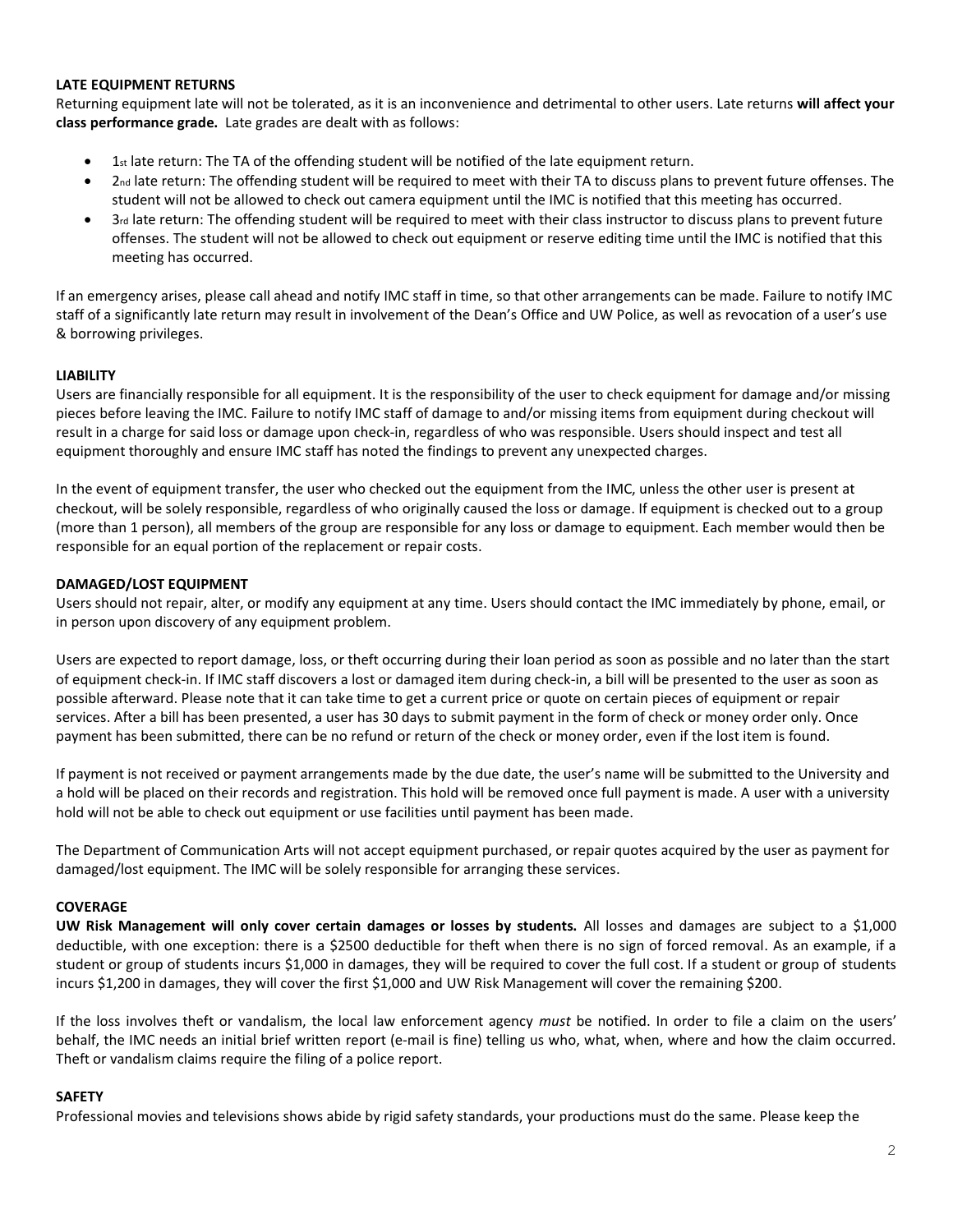safety of your cast and crew in mind at all times. Class projects that do not follow these safety guidelines will not be accepted and will count as a zero for the assignment.

To keep your shoot safe, you are required to abide by the following restrictions:

- **Do not shoot scenes inside a moving vehicle or staging a scene involving a moving vehicle.**
- **Do not shoot scenes with weapons (real or simulated).**
- **Do not shoot scenes with simulated acts of public violence.** An example of an act of public violence would be staging a robbery on State Street.

If you feel that your project absolutely needs to violate these restrictions, you will need to obtain permission from the course instructor ahead of time. To obtain permission, you will need to provide a safety plan and may need to hire an off-duty police officer.

Additionally, do not shoot scenes that contain any form of actual illegal activity.

When in doubt, ask your instructor. Do not put the safety of your cast, crew, or the public at risk.

#### **EQUIPMENT SAFETY**

Use of equipment outside of Dane County requires permission from your instructor.

Keep the safety of your equipment in mind at all times.

- Mounting equipment to moving vehicles (including bicycles, cars, skateboards, drones/unmanned aircraft, etc.) is prohibited.
- Use of equipment in or on water, in sandy or dusty situations, in areas of extreme temperature and humidity, or during snow or rainfall is prohibited.

If you feel that your project absolutely needs to violate these restrictions, you will need to obtain permission and specialized training from your instructor ahead of time.

When loading and unloading equipment, users are encouraged to find assistance so equipment is not left unguarded and easily stolen. Transportation of equipment on open vehicles such as mopeds or bicycles is prohibited.

Do not store equipment in a vehicle overnight or for long periods of time. Equipment stored in vehicles is at a much higher risk of theft than equipment stored indoors, and extreme temperatures (heat from sunlight or cold during winter) can damage equipment. Instead, bring equipment into your residence for safekeeping. When transporting equipment, we strongly recommend placing it in the trunk or out of sight if possible, to minimize the risk of theft when your vehicle is unattended.

#### EQUIPMENT CLEANLINESS

All equipment returned to the IMC must be clean and free of grime such as but not limited to dust, dirt, sand, mud, grease/oil, and water.

In the unfortunate event that equipment does get dirty and IMC staff must clean it, a fee of \$100/hr of cleaning will be billed to the responsible user or users.

#### **DRONE/UNMANNED AIRCRAFT SYSTEMS (UAS) POLICY**

UAS operations by students, employees, or visitors for recreational or hobbyist purposes are not permitted on UW premises, and UAS operations without proper approval from UW-Madison and the FAA are strictly prohibited.

UW-Madison policy allows for the operation of unmanned aircraft systems (UAS) by faculty, staff, and students in connection with instructional, research, outreach, and other institutional uses, *however*, gaining approval to operate UAS in Communication Arts courses and on the UW-Madison campus, interiors, and exteriors is *extremely unlikely* due to time-consuming approval processes and remote pilot certification requirements. Consult UW-Madison's policy below as well as your TA and instructor before considering UAS operation for a class project.

University of Wisconsin - Madison Unmanned Aircraft Systems (UAS) Policy: <https://research.wisc.edu/kb-article/?id=74226>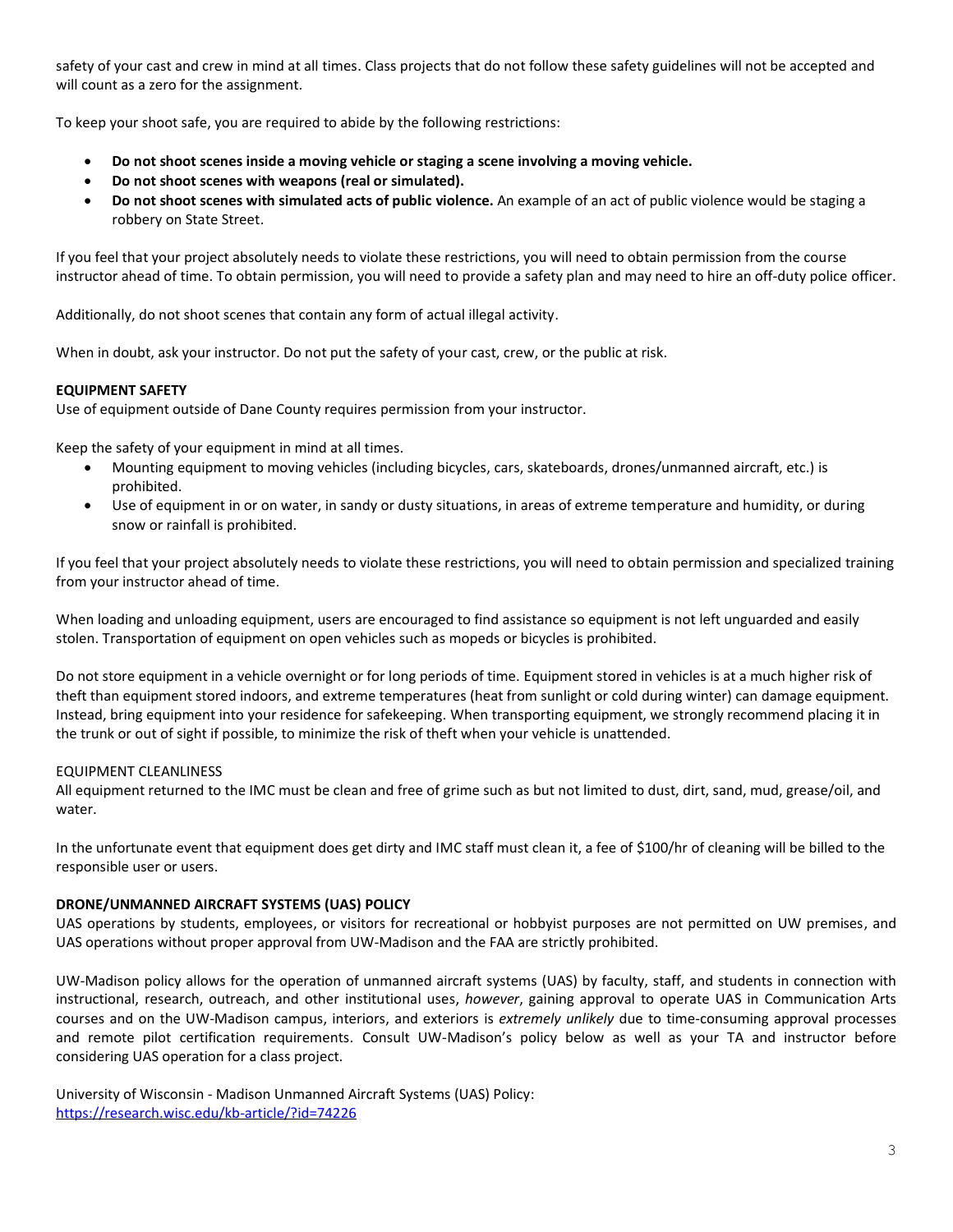#### **UNSUPPORTED EQUIPMENT**

The Department of Communication Arts carefully selects and maintains trusted equipment brands and models. Any outside equipment employed by a user requires TA/instructor *and* IMC staff approval. If the user is granted permission to use outside equipment, that equipment will not be supported by the IMC staff in the event of corrupt footage or data, or equipment failure.

### **PARKING**

The IMC has temporary parking permits available for checkout by IMC staff. Permits are to be used by IMC users for temporary loading & unloading. Permits must be hung from a vehicle's rear view mirror with the lot number visible for a permit to be valid. Permits are only valid for the space marked on the Vilas Hall loading dock as "Reserved for Communication Arts Instructional Media Center." IMC Staff reserves the right to tow any vehicles in violation of this policy at owner's expense and at any time. Priority for permits is given to students enrolled in CA 467 / 659 at IMC Staff discretion. There are also three metered, 25-minute loading zone spaces opposite the IMC reserved space available to non-permit holders.

#### **LOCKERS**

#### **Users will not have access to lockers for the Fall 2020 semester.**

#### **PROBLEMS & CONCERNS**

IMC Staff will attempt to assist each user with their production needs. IMC staff strives to keep equipment in good working order at all times, but equipment failure can occur. If a user discovers a malfunctioning piece of equipment, the issue should be presented to IMC staff so equipment can be fixed in a timely fashion.

Due to time constraints, IMC staff cannot provide detailed instruction on equipment shown in class.

Students must contact their TA or instructor if a refresher is needed or a class is missed in which particular equipment or techniques were taught. IMC staff members are available to help with technical problems arising with Communication Arts facilities but are not available to answer instructional questions.

#### **COMPUTER DATA**

**Due to IMC editing facilities being closed, all student data for the Fall 2020 semester must be kept on the student's personal hard drive.**

#### **CELTX DATA**

Students in CA 466, 467 and 659 will have access to the online screenwriting and production software Celtx during their use & borrowing period. Licenses to use the software are loaned to users by the Department of Communication Arts on a temporary basis. All data stored in Celtx will be deleted upon the expiration of a user's use & borrowing period. Users are responsible for exporting their own materials if they wish to keep them after their use & borrowing period has ended.

#### **SHARED PROJECT OWNERSHIP**

The ownership of projects produced in Communication Arts courses is shared between the students and the Department of Communication Arts. The department reserves the right to use any student projects for the purposes of instruction while students retain ownership over their original creative works.

#### **PROJECT RELEASE AUTHORIZATION**

When users fill out their Use & Borrowing Agreements they must also grant Communication Arts permission to use their projects for promotional purposes. Primarily, Communication Arts intends to embed users' video projects on Communication Arts websites to promote the department's media production courses. Users may revoke this authorization in writing after completion of their course if they so choose.

# **AFTER HOURS KEY SETS**

**After hours keys will not be circulated during the Fall 2020 semester.**